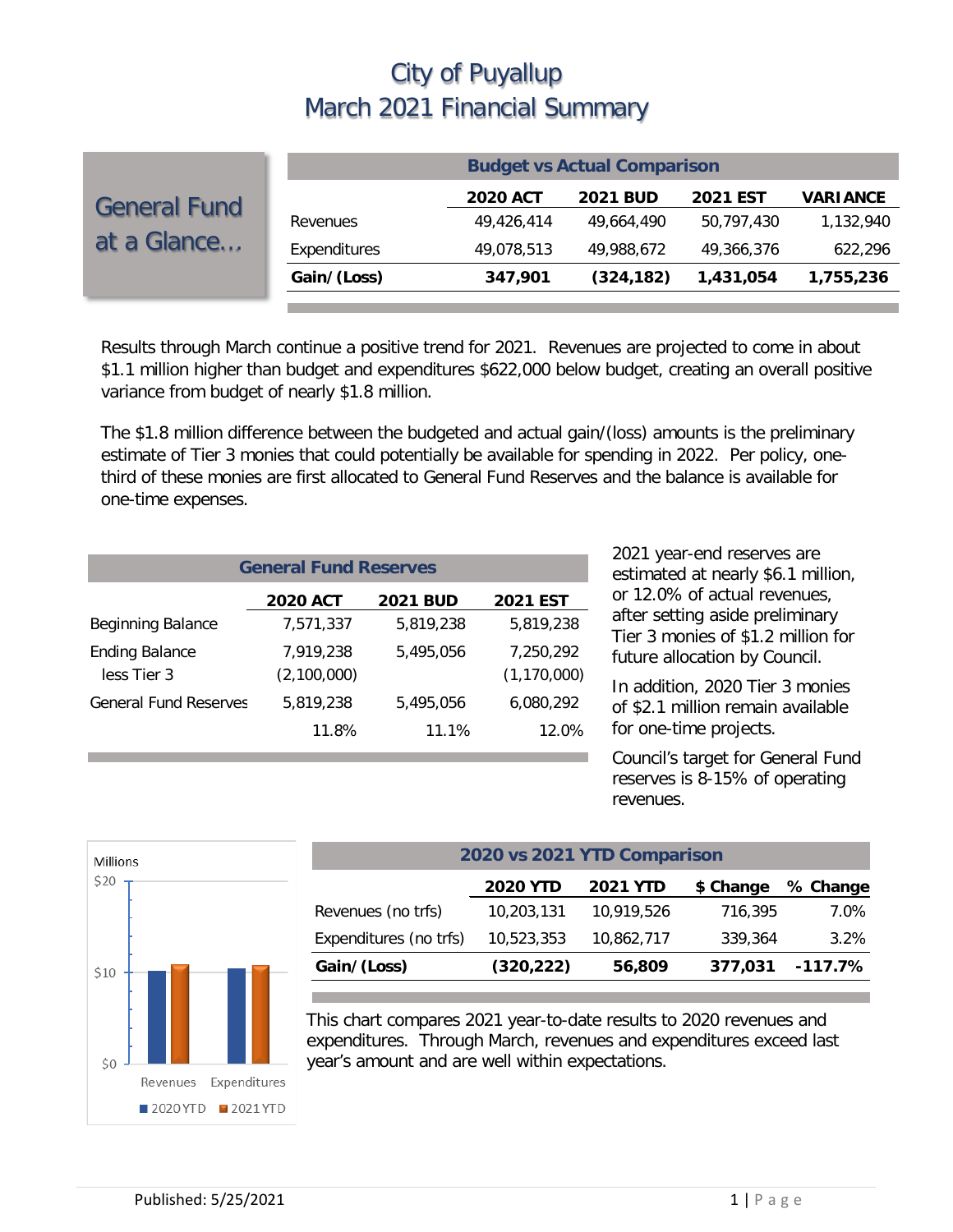| <b>General Fund Revenues by Type (excluding transfers)</b> |                 |                 |                 |                 |          |  |
|------------------------------------------------------------|-----------------|-----------------|-----------------|-----------------|----------|--|
|                                                            | <b>2021 BUD</b> | <b>2021 YTD</b> | <b>2021 EST</b> | <b>VARIANCE</b> |          |  |
| Property Tax                                               | 9,370,130       | 219,265         | 9,370,130       | 0               | $0.0\%$  |  |
| Sales & Use Tax                                            | 24,495,870      | 6,578,216       | 25,487,800      | 991,930         | 4.0%     |  |
| Other Tax                                                  | 5,207,240       | 1,194,758       | 5,195,700       | (11, 540)       | $-0.2%$  |  |
| Licenses & Permits                                         | 1,888,360       | 609,223         | 1,943,600       | 55,240          | 2.9%     |  |
| Intergovernmental                                          | 1,766,270       | 552,782         | 1,827,500       | 61,230          | 3.5%     |  |
| <b>Charges for Services</b>                                | 3,024,770       | 865,700         | 3.101.400       | 76,630          | 2.5%     |  |
| Fines & Forfeitures                                        | 3,414,410       | 765,100         | 3,344,700       | (69, 710)       | $-2.0\%$ |  |
| <b>Miscellaneous</b>                                       | 477,440         | 134,482         | 506,600         | 29,160          | 6.1%     |  |
| <b>Total Revenues</b>                                      | 49,644,490      | 10,919,526      | 50,777,430      | 1,132,940       | 2.3%     |  |

Revenues are budgeted conservatively per the budget stability policy, with two exceptions for sales tax and development engineering fees. Through March, all revenues are coming in essentially as expected.

**Sales Tax:** Retail Trade and Professional & Other Services sectors continue to be strong performers in terms of sales tax. Construction is improving and is on track to be consistent with 2019 collections. The Accommodations/Food sector remain the hardest hit by the pandemic guidelines issued by the governor's office, causing those revenues to continue to lag.

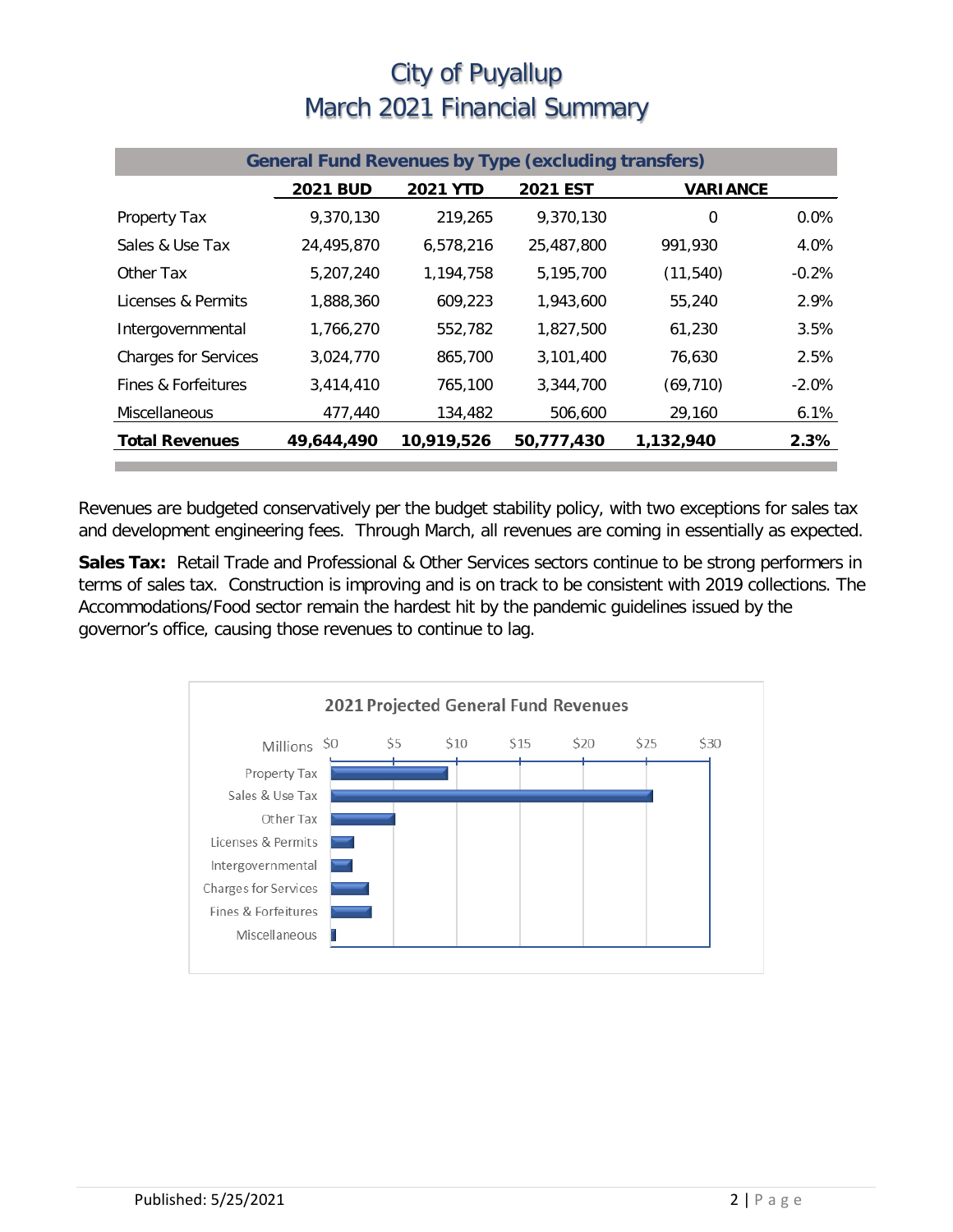| <b>General Fund Expenditures by Department (excluding transfers)</b> |                 |                 |            |                 |       |  |
|----------------------------------------------------------------------|-----------------|-----------------|------------|-----------------|-------|--|
|                                                                      | <b>2021 BUD</b> | <b>2021 YTD</b> | 2021 EST   | <b>VARIANCE</b> |       |  |
| City Council                                                         | 225,120         | 26,749          | 211,400    | 13,720          | 6.1%  |  |
| City Manager                                                         | 834,400         | 169,290         | 785,800    | 48,600          | 5.8%  |  |
| <b>City Clerk</b>                                                    | 391,700         | 139,134         | 348,100    | 43,600          | 11.1% |  |
| Dev & Permiting Svcs                                                 | 4,231,212       | 1,043,868       | 4,015,100  | 216,112         | 5.1%  |  |
| Finance                                                              | 758,710         | 187,112         | 680,600    | 78,110          | 10.3% |  |
| <b>Human Resources</b>                                               | 457,930         | 95,668          | 417,200    | 40,730          | 8.9%  |  |
| Legal                                                                | 1,274,060       | 345,562         | 1,271,200  | 2,860           | 0.2%  |  |
| Library                                                              | 2,966,940       | 612,108         | 2,869,300  | 97,640          | 3.3%  |  |
| Municipal Court                                                      | 2,129,210       | 543,709         | 2,096,600  | 32,610          | 1.5%  |  |
| Non-Departmental                                                     | 855,710         | 249,336         | 853,500    | 2,210           | 0.3%  |  |
| Parks & Recreation                                                   | 6,205,740       | 1,201,296       | 6,122,600  | 83,140          | 1.3%  |  |
| Police                                                               | 22,240,090      | 5,718,411       | 22,109,300 | 130,790         | 0.6%  |  |
| <b>Public Works</b>                                                  | 2,794,550       | 530,476         | 2,756,900  | 37,650          | 1.3%  |  |
| <b>Total Expenditures</b>                                            | 45,365,372      | 10,862,717      | 44,537,600 | 827,772         | 1.8%  |  |

No major variances through March. Departments are authorized to spend up to their adopted budgets, without specific action needed to reduce spending. This may change, should revenue projections be negatively impacted at any point in the year.



General Government: City Council, City Clerk, City Manager, Finance, Human Resources, Legal, Non-Dept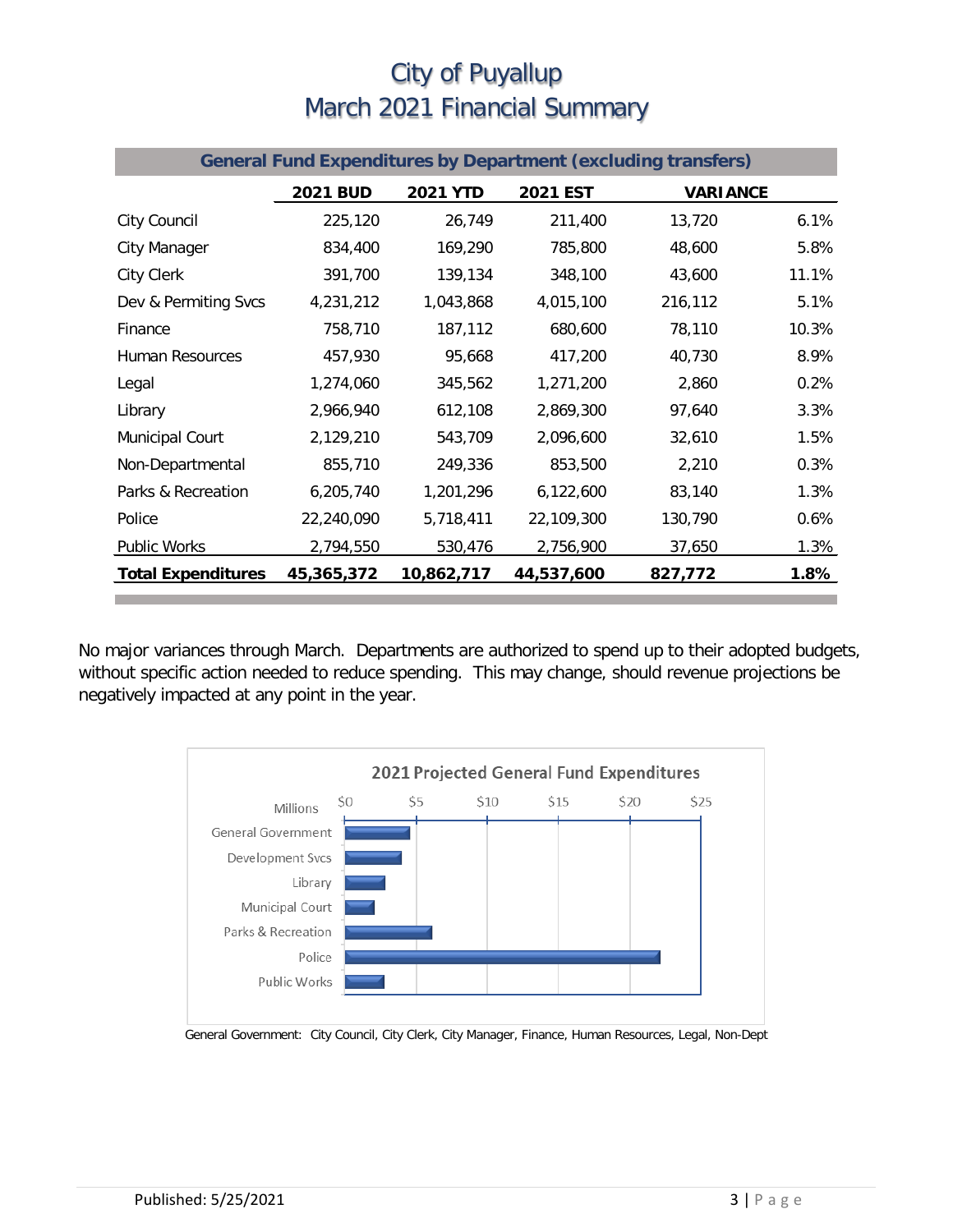#### Street Fund at a Glance… (excluding intrafund transfers)

The Street Fund accounts for repairs and maintenance, debt service and construction of city streets. Grants and other non-city monies are aggressively pursued to help offset costs of eligible capital projects.

|                                  | <b>Street Fund</b> |                 |                 |
|----------------------------------|--------------------|-----------------|-----------------|
|                                  | <b>2020 ACT</b>    | <b>2021 BUD</b> | <b>2021 ACT</b> |
| <b>Beginning Balance</b>         | 8,915,411          | 10,196,346      | 10,196,346      |
| <b>Fuel Tax/Multimodal Funds</b> | 385,937            | 429,490         | 92,250          |
| <b>Traffic Impact Fees</b>       | 662,116            | 1,200,000       | 327,150         |
| <b>Capital Project Grants</b>    | 1,932,349          | 9,753,550       | 1,772,395       |
| <b>Other Revenues</b>            | 413,163            | 652,560         | 3,906           |
| Transfers In                     | 5,831,629          | 6,953,718       |                 |
| <b>Total Revenues</b>            | 9,225,195          | 18,989,318      | 2,195,701       |
| <b>Operating Expenses</b>        | 1,784,997          | 2,077,810       | 540,534         |
| Debt Service                     | 1,156,219          | 1,031,770       | 91,825          |
| Capital Projects                 | 5,003,043          | 24,393,595      | 1,328,057       |
| <b>Transfers Out</b>             |                    |                 |                 |
| <b>Total Expenditures</b>        | 7,944,260          | 27,503,175      | 1,960,416       |
| <b>Ending Balance</b>            | 10,196,346         | 1,682,489       | 10,431,631      |

Transfers In from GF Tier 1, Budget Stability, REET and LIFT grant.

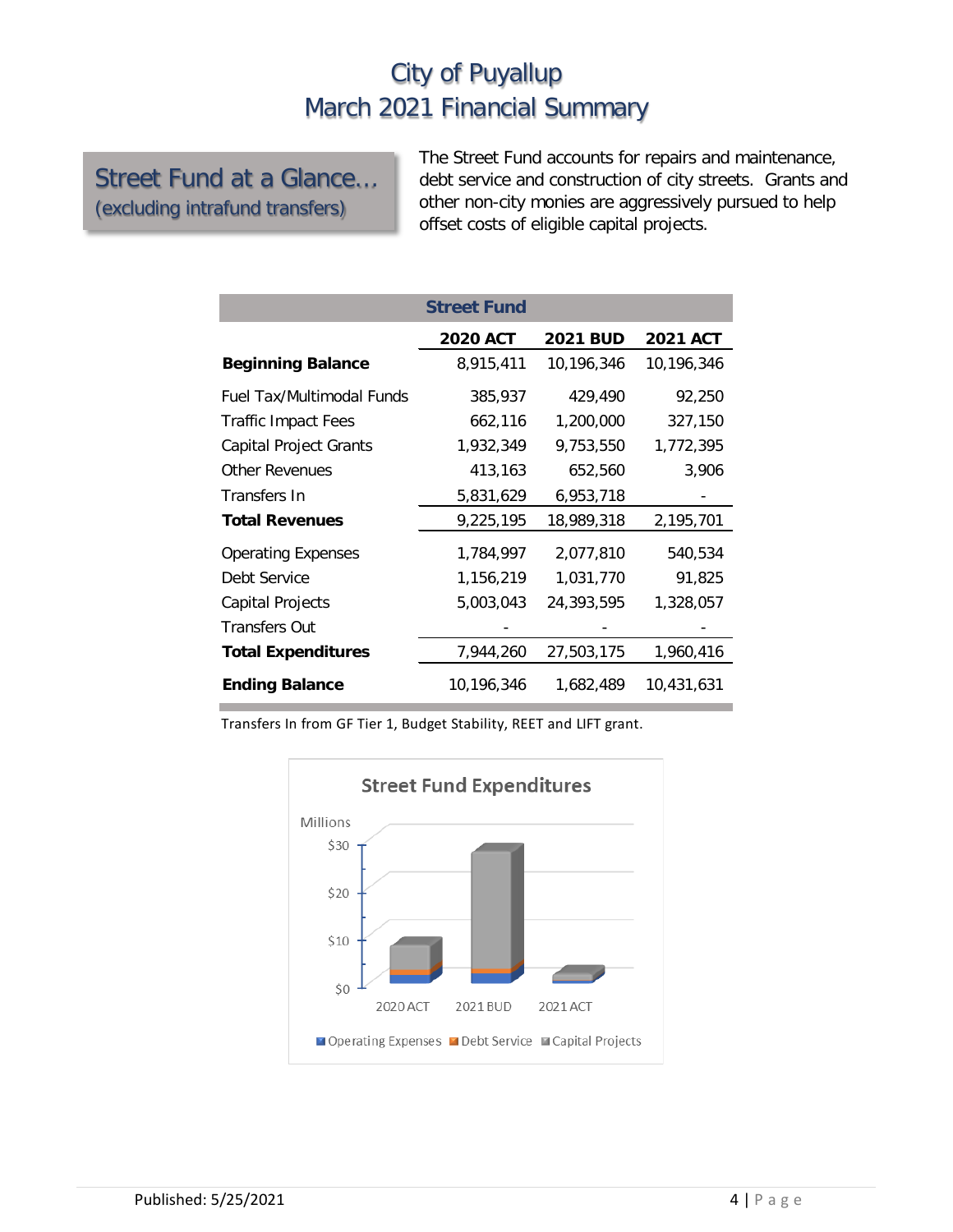Utilities at a Glance… (excluding transfers)

City utilities (sanitation, water, wastewater and stormwater) are funded with user and system development charges, which are expected to cover the operations, debt service and capital needs of the utility.

In response to the economic hardship on residents and businesses resulting from the state-wide response to COVID-19, the City has expanded the utility payment extension policy and waived late fees. Both are scheduled to be in effect until 60 days after the state of emergency is lifted At that point, the regular payment extension and late fee policies will resume. As the months have gone by, delinquent account balances have increased substantially to nearly \$450,000 versus a pre-pandemic average of \$250,000. Pierce County has implemented a customer relief program and a City program is under consideration using ARPA monies. We are hopeful that these programs will provide sufficient aid to those of our customers needing assistance.

| <b>Combined Utility Funds</b> |                 |                 |                 |  |  |  |  |
|-------------------------------|-----------------|-----------------|-----------------|--|--|--|--|
|                               | <b>2020 ACT</b> | <b>2021 BUD</b> | <b>2021 ACT</b> |  |  |  |  |
| <b>Beginning Balance</b>      | 25,214,816      | 27,825,233      | 27,825,233      |  |  |  |  |
| User Fees                     | 23,709,811      | 24,478,020      | 6,017,845       |  |  |  |  |
| <b>System Dev Charges</b>     | 1,945,322       | 1,980,860       | 1,443,794       |  |  |  |  |
| Other Revenues                | 338,916         | 294,200         | 72,369          |  |  |  |  |
| Grants                        | 1,257,782       | 5,749,732       | 89,593          |  |  |  |  |
| <b>Total Revenues</b>         | 27,251,831      | 32,502,812      | 7,623,601       |  |  |  |  |
| <b>Operating Expenses</b>     | 16,724,182      | 18,717,230      | 4,558,872       |  |  |  |  |
| Debt Service                  | 1,039,799       | 347,200         |                 |  |  |  |  |
| Capital Projects              | 6,877,434       | 36,962,665      | 662,192         |  |  |  |  |
| <b>Total Expenditures</b>     | 24,641,415      | 56,027,095      | 5,221,064       |  |  |  |  |
| <b>Ending Balance</b>         | 27,825,233      | 4,300,950       | 30,227,770      |  |  |  |  |

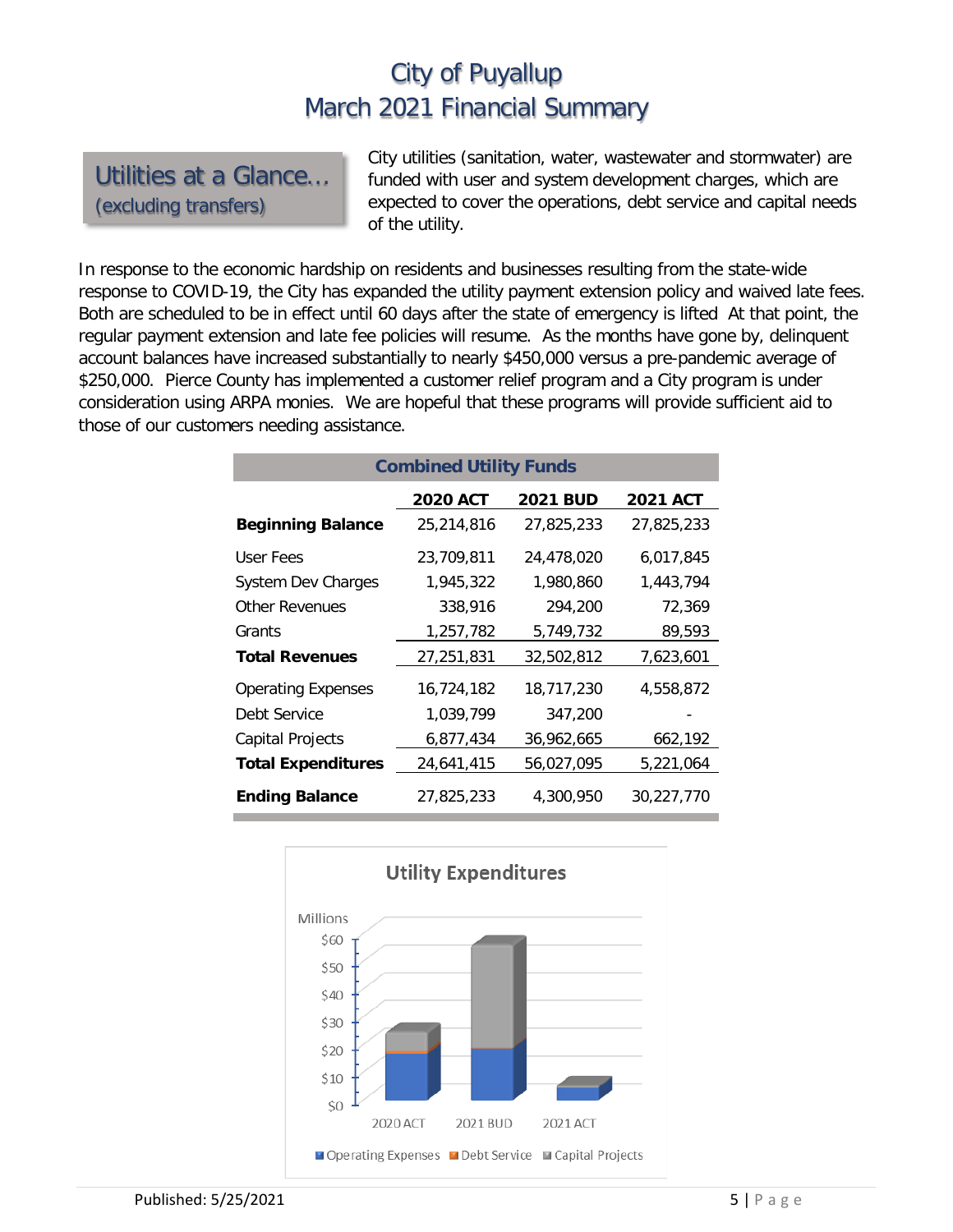| <b>City-Wide Cash and Investments</b> |            |            |                |            |                |                 |  |
|---------------------------------------|------------|------------|----------------|------------|----------------|-----------------|--|
|                                       | 2016 YE    | 2017 YE    | <b>2018 YE</b> | 2019 YE    | <b>2020 YE</b> | <b>2021 MAR</b> |  |
| General Fund                          | 1,714,189  | 5,613,564  | 7,188,466      | 7,504,974  | 7,921,842      | 9,073,666       |  |
| General Fund - Other                  | 3,504,895  | 2,648,335  | 2,806,831      | 2,798,442  | 4,492,643      | 4,325,274       |  |
| Special Revenue                       | 7,245,450  | 9,455,865  | 4,562,016      | 5,261,402  | 5,119,889      | 6,209,794       |  |
| Debt Service                          | 282,095    | 288,292    | 305,283        | 517,046    | 505,658        | 505,660         |  |
| <b>Street Capital Projects</b>        | 3,486,440  | 5,273,289  | 5,476,894      | 8,915,411  | 10,215,288     | 10,450,572      |  |
| Parks Capital Projects                | 1,150,658  | 1,896,328  | 4,879,439      | 2,904,086  | 2,948,859      | 3,308,783       |  |
| <b>Facility Capital Projects</b>      | 119,948    | 121,076    | 558,137        | 1,984,322  | 1,961,283      | 1,957,798       |  |
| Enterprise - Utilities                | 23,046,430 | 25,887,173 | 23,569,469     | 25,214,816 | 28,059,567     | 30,047,441      |  |
| Enterprise - Pavilion                 | 101,306    | 87,234     | 97,165         | 95,158     | 90,012         | 86,219          |  |
| <b>Internal Service</b>               | 7,545,047  | 7,662,713  | 8,350,700      | 8,885,049  | 8,597,444      | 8,533,915       |  |
| Total                                 | 48,196,459 | 58,933,870 | 57,794,399     | 64,080,707 | 69,912,485     | 74,499,122      |  |

**General Fund:** Comparing 2016 and 2020 ending cash, the balance has grown by \$6.2 million. This is intentional growth to ensure adequate reserves for cash flow purposes and in case of an economic downturn.

**All Other Funds:** The cash balances for all other funds combined have grown by \$15.5 million since 2016, largely due to a significant increase in funding available for capital projects.